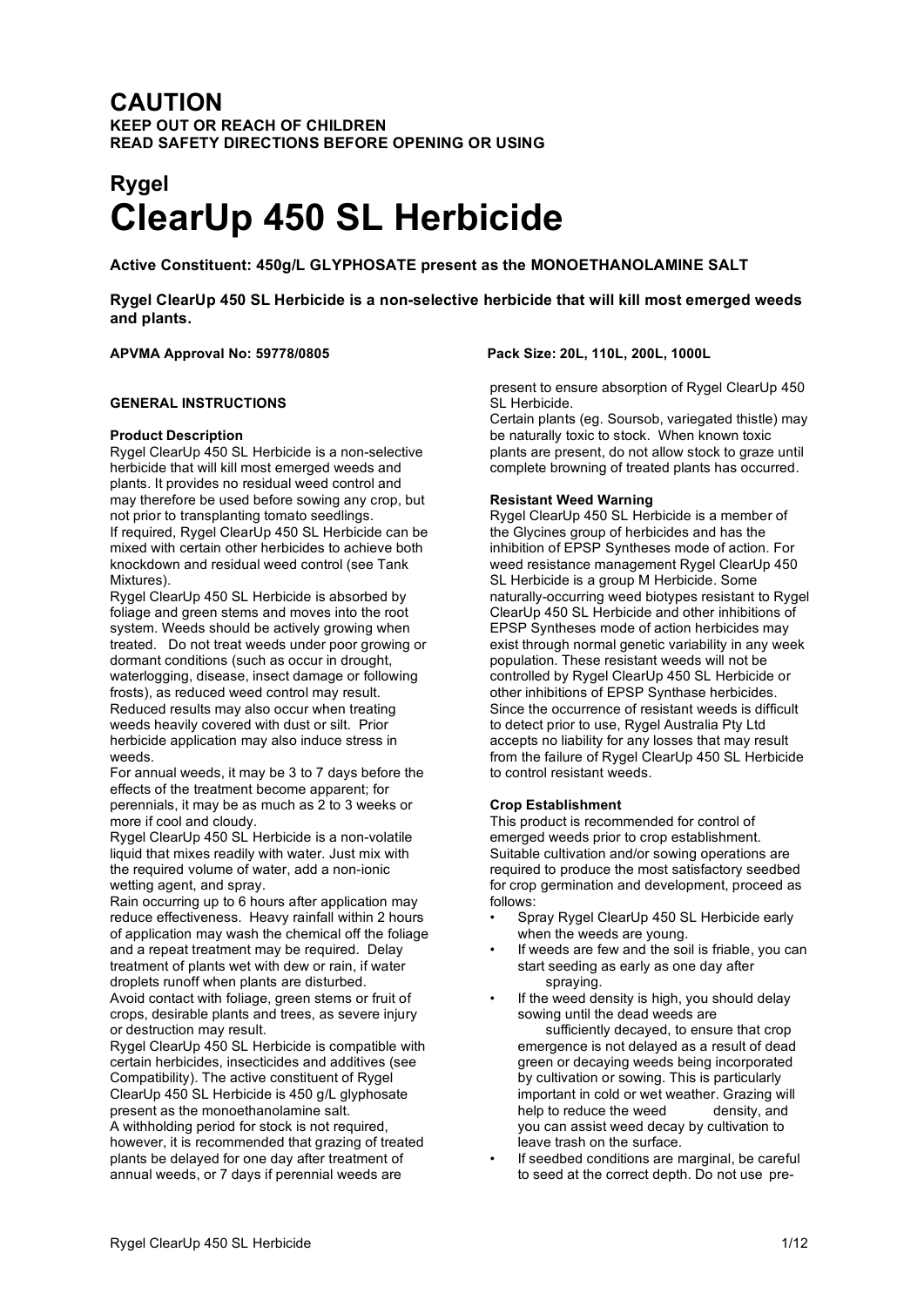emergent herbicides if their labels indicate that they may delay crop emergence.

#### **MIXING**

NOTE: Reduced results may occur if water containing soil is used, eg. water from ponds and unlined ditches; or if hard water containing calcium salts is used.

Rygel ClearUp 450 SL Herbicide is a non-volatile liquid that mixes readily with water. DO NOT mix or store or apply this product in galvanised steel, unlined steel containers or spray tanks, since a highly flammable gas mixture may be formed. So use only spray tanks and equipment made of plastic or plastic lined, fibreglass, rubber, aluminium, brass, copper, or stainless steel.

- 1. Make sure the spray tank is completely free of previous spray residues.
- 2. Half fill the spray tank with clean water. Where possible avoid using turbid water, or hard water containing calcium salts, as this may reduce weed control.
- 3. If Rygel ClearUp 450 SL Herbicide is being used alone, go to step 5.
- 4. If Rygel ClearUp 450 SL Herbicide is being used with insecticides, other herbicides or additives (see *Tank Mixtures*), add these products now according to their label directions. If ammonium sulphate is required, add it first using 2 kg/100 L of spray volume. Use only crystalline ammonium sulphate, not the prilled or granulated forms, and wash it into the tank through a mesh screen. If the quality is in doubt, add 40 g to two litres of water and swirl for two minutes. If insoluble particles remain, pre-dissolve the ammonium sulphate in water and add it to the spray tank through a screen.
- 5. Add the required volume of Rygel ClearUp 450 SL Herbicide, and mix well. Mechanical agitators may cause excessive foaming and should not be used unless required by any tank mix partners.
- 6. Add the rest of the water. Near the end, add a non-ionic wetting agent, see below. Make sure the filling hose is submerged to avoid excessive foaming, and on completion remove it immediately to avoid back siphoning into the water supply. Use the tank mix promptly. And certainly within 5 days since a gradual loss of activity will occur.

Spray tanks, pumps, lines and nozzles should be thoroughly rinsed with clean water following application to prevent corrosion.

#### **Surfactant Addition**

The use of a non-ionic surfactant may improve weed control where water rates are high or product rates low. Use the following amounts of non-ionic wetting agent per 100L spray mix:

• 200mL Rygel Cropwett 1000 Surfactant Do not add any other agricultural chemicals, spraying oils or other materials except as directed on the label.

#### **APPLICATION**

Rygel ClearUp 450 SL Herbicide is a non-selective translocated herbicide. Direct spray contact or

even slight drift may cause severe injury or destruction of any growing crop or other desirable plants including trees. Thoroughly flush your mixing and spray equipment with clean water after use.

#### **Ground Application**

- Apply 25-100 L of spray mix per hectare.
- Where possible use fan nozzle equipment with pressures of 240-280 kPa.
- Set the boom high enough to ensure double overlap of nozzle patterns at the top of the weed canopy.

#### **Aerial Application**

• Use aerial spraying only in pasture or fallow before establishing new pasture, field crops or fodder crops, or for pre-harvest application to Sorghum**. Do not apply Rygel ClearUp 450 SL Herbicide by air within intensive cropping areas as the consequences of accidental drift damage are too extreme.**

- Do not exceed 3.2 L of Rygel ClearUp 450 SL Herbicide per hectare.
- Use at least 15 L/ha with Micronair or boom equipment.
- On cool days apply at least 15 L of spray mix per hectare using an average droplet size(or VMD) of 250-350 microns and a swath 15-17 metres wide.
- On hilly terrain, increase the water volume to 30-80 L/ha and the minimum average droplet size to 300 micron.
- At 25°C increase the water volume to at least 30 L/ha and the minimum average droplet size to 300 micron to compensate for evaporation. Do not spray by air at temperatures above 35°C as excessive evaporation may occur that will reduce weed control.
- Drift is likely when droplet size is 150 microns or less, when wind speed is near zero or over 8 km/hr, the air is hot and dry, or there is a temperature inversion. Do not spray under these conditions.
- After each day of spraying, thoroughly wash the aircraft and landing gear with clean water to remove herbicide residues.

#### **Drift Warning**

DO NOT use when breeze is blowing towards nearby desirable plants. DO NOT apply under weather conditions, or from spraying equipment that may cause spray to drift onto nearby susceptible plants, crops, cropping lands or pastures.

#### **Tank Mixtures — Compatibility**

Rygel ClearUp 450 SL Herbicide may be tankmixed with the following. Read and follow all label directions, restraints, plant-back periods, withholding periods, regional use restrictions and safety directions for the tank mix product:

**Herbicides:** 2,4-D ester, dicamba, metsulfuron, chlorsulfuron, oxyfluorfen, atrazine\* flowable or granular (Do not apply the tank mix for control of Barnyard grass or Liverseed grass) simazine\* flowable or granular, triasulfuron, pendimethalin.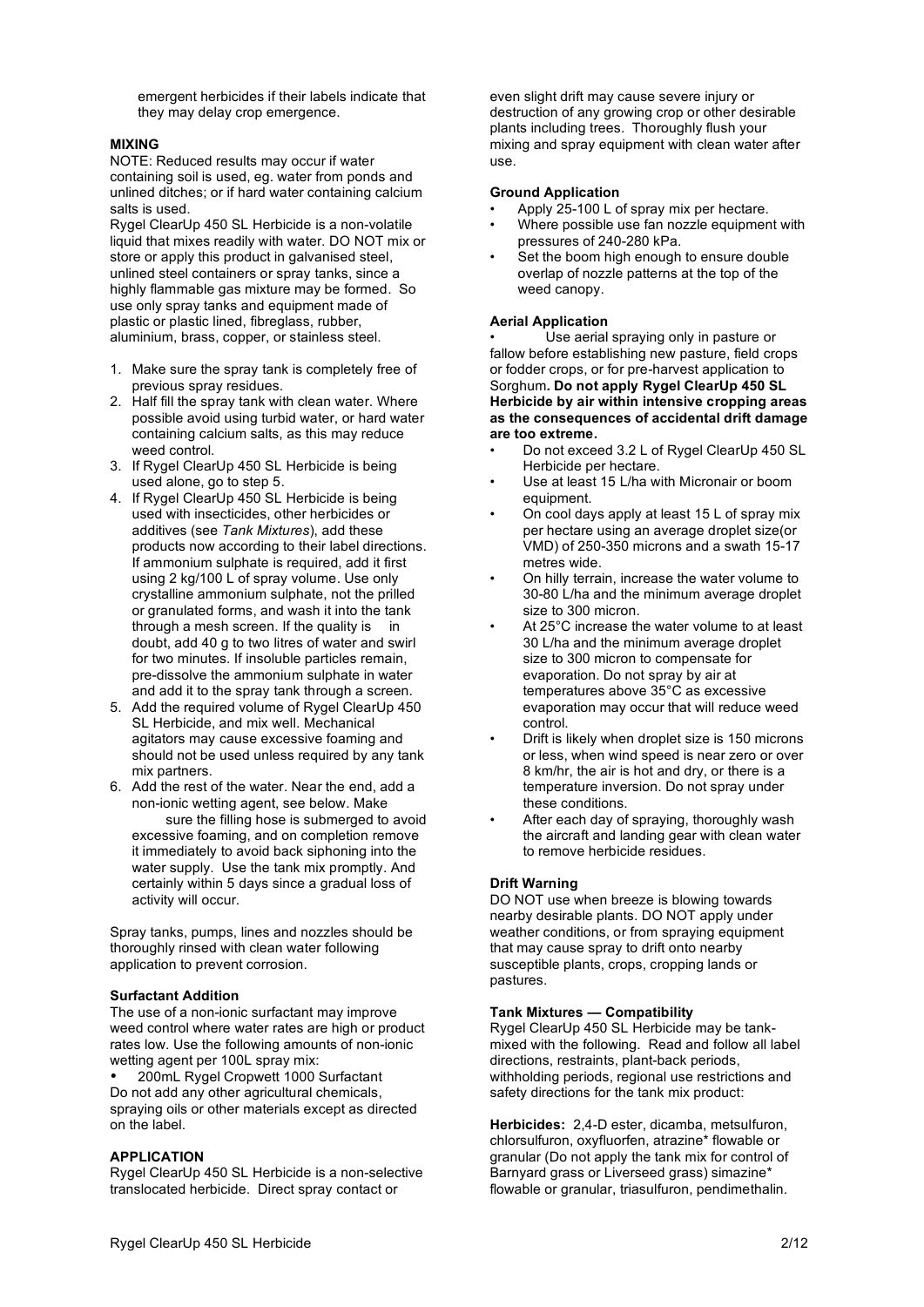**Insecticides:** dimethoate, phosmet, omethoate, chlorpyrifos.

**Additives:** Ammonium Sulphate.

The addition of ammonium sulphate to Rygel ClearUp 450 SL Herbicide, when used to control annual weeds, MAY improve the performance of Rygel ClearUp 450 SL Herbicide under adverse environmental conditions such as cool cloudy weather, Ammonium sulphate may also improve the performance of tank mixtures of Rygel ClearUp 450 SL Herbicide and atrazine or simazine. If ammonium sulphate, is required, add it first using 2 kg/100 L of spray volume. Use only crystalline ammonium sulphate, not the prilled or granulated forms, and wash it into the tank through a mesh screen. To test quality of crystalline forms, dissolve 2 tablespoons in 2 litres of water and swirl gently for 2 minutes. If undissolved particles remain it is advisable to pre-dissolve the ammonium sulphate in water prior to adding to spray tank through a screen. Ammonium sulphate may be corrosive to metal parts of the sprayer. Thoroughly flush tanks, pumps and nozzles with water after use.

**Additives:** Non Ionic Wetting Agents as specified in the Directions for Use.

#### **Tank Mixtures — How to Choose**

Use the following list of suggestions to determine the appropriate tank mixtures**. Adhere to manufacturers' instructions in all cases.**

• **To improve knockdown and give residual weed control**

- Atrazine (flowable only) can be added. Use with ammonium sulphate (crystalline only) to overcome antagonism. Do not spray by air. This mixture does not control barnyard grass. -**in fallow or in crop.** Chlorsulfuron can be added.

-**prior to sowing lupins.** Simazine (flowable only) can be added. Use with ammonium sulphate (crystalline only) to overcome antagonism.

- **To improve and accelerate knockdown symptoms prior to planting wheat or barley.** Add 75 mL of Goal CT per hectare.
- **To improve control of certain broadleaved weeds.** Add 2,4-D Ester. Observe any regional restrictions on use.
- **To improve control of Sorrel, Subterranean Clover, Medics, and White Clover.** Add Dicamba. Observe any regional restrictions on use.
- **To improve control of Annual Ryegrass, Silver grass, and perennial grasses.** Add 200mL of Wetting agent per 100L of spray mix. Use only if recommended.
- **To compensate for adverse growing conditions such as cool or cloudy weather.** Control of annual weeds by Rygel ClearUp 450 SL Herbicide alone may possibly be improved by adding 2kg of crystalline ammonium sulphate per 100L of spray mix.

#### **PROTECTION OF CROPS, NATIVE AND OTHER NON-TARGET PLANTS**

Avoid contact with foliage, green stems or fruit of crops, desirable plants and trees, as severe injury or destruction may result.

DO NOT apply under weather conditions, or from spraying equipment that may cause spray to drift onto nearby susceptible plants, crops, cropping lands or pastures.

#### **PROTECTION OF WILDLIFE, FISH, CRUSTACEANS AND ENVIRONMENT**

Do not contaminate dams, rivers or streams with the product or used container. Do not apply to weeds growing in or over water. Do not spray across open bodies of water.

### **STORAGE AND DISPOSAL**

Store in the closed, original container in a dry, cool well-ventilated area out of direct sunlight. Triple or preferably, pressure rinse empty containers before disposal. Add rinsings to spray tank. Do not dispose of undiluted chemicals onsite. If recycling, replace cap and return clean containers to recycler or designated collection point.

If not recycling, break, crush or puncture and bury empty containers in a local authority landfill. If no landfill is available bury the containers below 500mm in a disposal pit specifically marked and set up for this purpose clear of waterways, desirable vegetation and tree roots. Empty containers and product should not be burnt.

**For refillable containers:** Empty containers fully into application equipment. Close all valves and return to point of supply for refill or storage.

#### **SAFETY DIRECTIONS**

Will damage eyes and will irritate skin. Avoid contact with eyes and skin. When opening the container and preparing product and using prepared spray, wear cotton overalls buttoned to the neck and wrist and a washable hat and elbow length PVC gloves and goggles. If product in eyes, wash it out immediately with water. If product on skin, immediately wash area with soap and water. Wash hands after use. After each days use, wash gloves and goggles and contaminated clothing.

#### **FIRST AID**

If poisoning occurs, contact a doctor or Poisons Information Centre (Tel: Australia 13 11 26).

#### **CONDITION OF SALE**

The use of Rygel ClearUp 450 SL Herbicide being beyond the control of the manufacturer, no warranty expressed or implied is given by Rygel Australia Pty Ltd regarding its suitability, fitness or efficiency for any purpose for which it is used by the buyer, whether in accordance with the directions or not and Rygel Australia Pty Ltd accepts with no responsibility for any consequences whatsoever resulting from the use of this product.

#### **In an Emergency Dial 000 Police or Fire Brigade**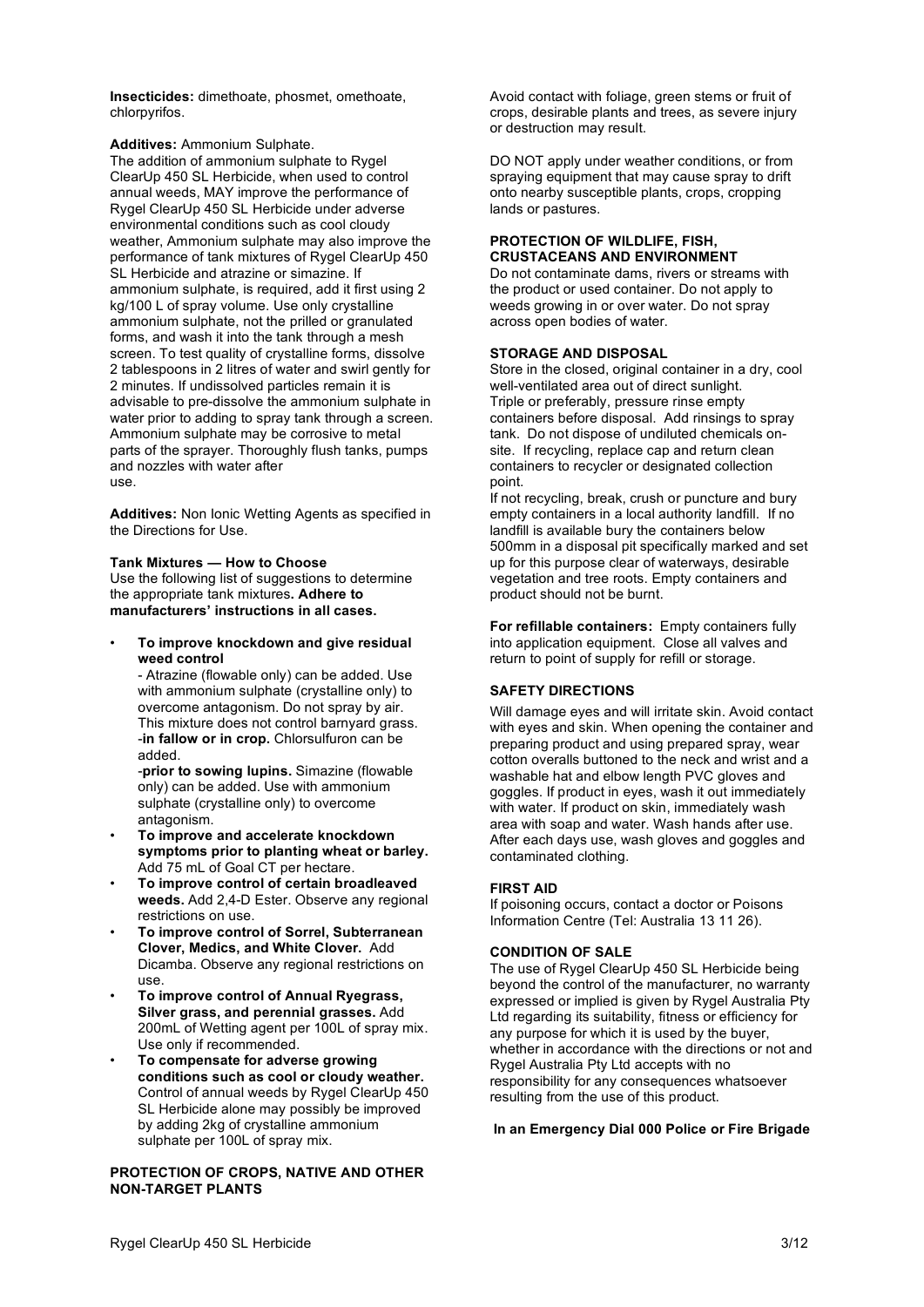#### **DIRECTIONS FOR USE Restraints**

To ensure herbicide absorption, DO NOT disturb weeds by cultivation, sowing or grazing for 1 day after treatment of annual weeds and 7 days for perennial weeds, except where noted.

| <b>WEEDS CONTROLLED (ALL STATES)</b>                | <b>RATE</b>      | <b>CRITICAL COMMENTS</b>                                              |
|-----------------------------------------------------|------------------|-----------------------------------------------------------------------|
|                                                     |                  | Read Application Checklist before using.                              |
| Amaranth (Amaranthus spp.)                          | <b>BOOM:</b>     | • Annual weeds may be sprayed                                         |
| Barley grass (Hordeum leporinum)                    | $1.6 - 2.4$ L/ha | anytime they are actively growing.                                    |
| Barnyard grass (Echinochloa crus-galli)             |                  |                                                                       |
| Brome grass (Bromus spp.)                           | Handgun:         | • Use the lower rate on weeds up to 15 cm                             |
| Caltrop (Tribulus terrestris)                       | 400-600mL per    | tall; increase to the higher rate where weeds<br>are over 15 cm tall. |
| Canary grass                                        | 100L             |                                                                       |
| (Annual phalaris) (Phalaris spp.)                   |                  | • Visible symptoms develop in 3-7 days but                            |
| Capeweed (Arctotheca calendula)                     | Knapsack:        | complete desiccation may take 20-30 days                              |
| Cereals (volunteer wheat, barley, oats,<br>sorghum) | 60-80 mL per 15L | under cool conditions.                                                |
| Chickweed (Stellaria media)                         |                  | · Rygel ClearUp 450 SL Herbicide does not                             |
| Cobbler's pegs (Bidens pilosa)                      |                  | provide residual weed control. Repeat                                 |
| Deadnettle (Lamium amplexicaule)                    |                  | treatments may be necessary to control later<br>germinating weeds.    |
| Doublegee (Emex australis)                          |                  |                                                                       |
| Fumitory (Fumaria officinalis F.muralis)            |                  | • For residual control of annual weeds, Rygel                         |
| Ground cherry (Physalis ixocarpa)                   |                  | ClearUp 450 SL Herbicide may be tank-                                 |
| Lesser Swinecress (Coronopus didymus)               |                  | mixed with certain residual herbicides. See                           |
| Liverseed grass (Urochloa panicoides)               |                  | Tank Mixtures/Herbicides for directions.                              |
| Mintweed (Salvia reflexa)                           |                  |                                                                       |
| Paradoxa grass (Pharlaris paradoxa)                 |                  |                                                                       |
| Paterson's Curse (Echium plantagineum)              |                  |                                                                       |
| Pigweed (Portulaca oleracea)                        |                  |                                                                       |
| Potato weed (Galinsoga parviflora)                  |                  |                                                                       |
| Ryegrass (Lolium rigidum)                           |                  |                                                                       |
| Saffron thistle (Carthamus lanatus)                 |                  |                                                                       |
| Silvergrass (Vulpia spp.)                           |                  |                                                                       |
| Sowthistle (Sonchus oleraceus)                      |                  |                                                                       |
| Spear thistle (Cirsium vulgare)                     |                  |                                                                       |
| Spiny Burrgrass (Cenchrus spp.)                     |                  |                                                                       |
| Spurge (Euphorbia spp.)                             |                  |                                                                       |
| Sub. clover (Trifolium subterraneum)                |                  |                                                                       |
| Thornapple (Datura spp.)                            |                  |                                                                       |
| Variegated thistle (Silybum marianum)               |                  |                                                                       |
| Wild mustard (Sisymbrium officinale)                |                  |                                                                       |
| Wild oats (Avena spp.)                              |                  |                                                                       |
| Wild turnip (Brassica tournefortii)                 |                  |                                                                       |
| Winter grass (Poa annua)                            |                  |                                                                       |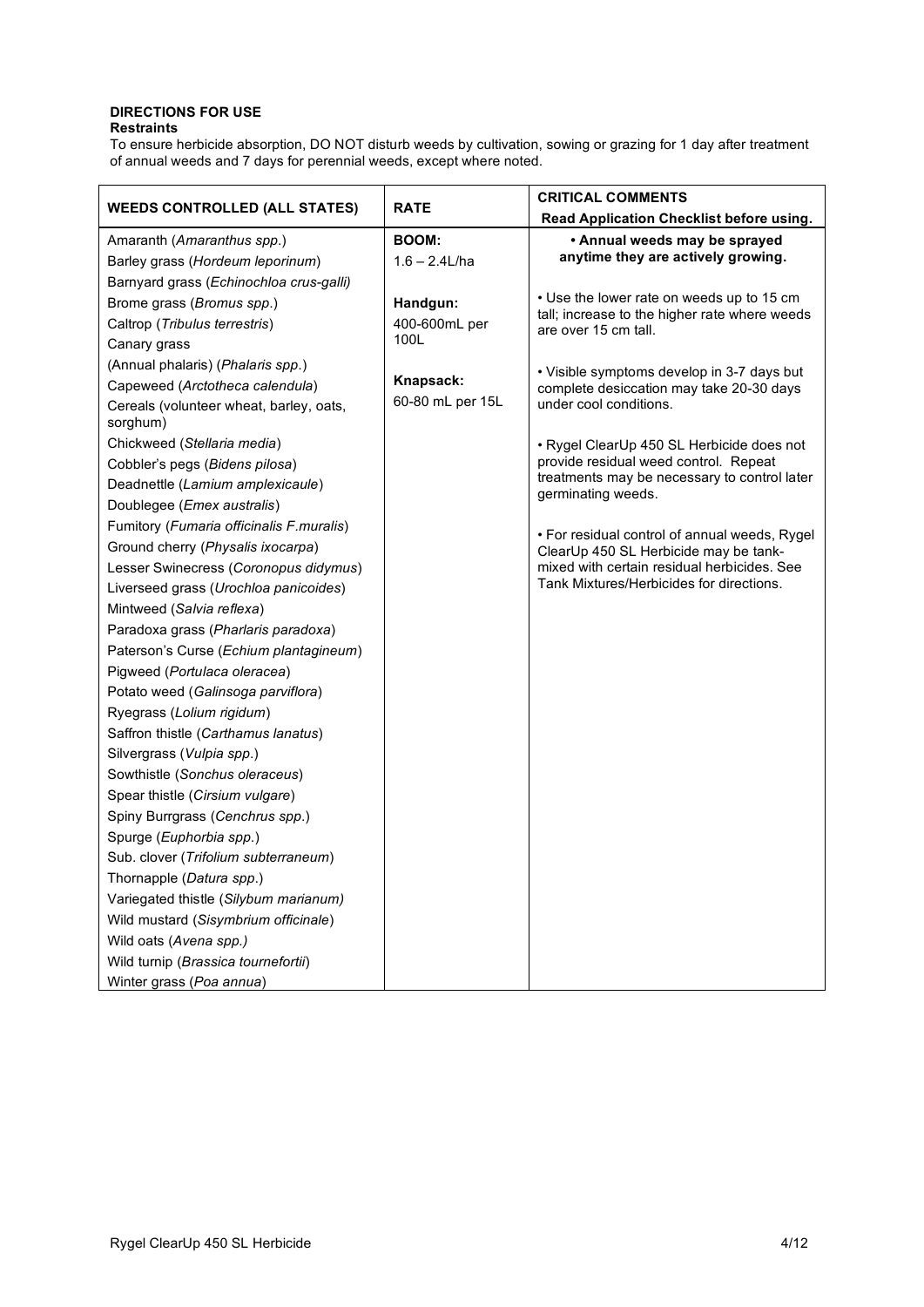| CROP/<br><b>SITUATION</b>            | <b>STATE</b>       | <b>WEEDS</b><br><b>CONTROLLED</b> | <b>RATE Vol/ha</b>               | <b>CRITICAL COMMENTS</b>                                                                   |
|--------------------------------------|--------------------|-----------------------------------|----------------------------------|--------------------------------------------------------------------------------------------|
| <b>TREE AND</b>                      | All                | Amaranth,                         | Boom:                            | • Apply as a directed or shielded spray or                                                 |
| <b>VINE CROPS.</b>                   | <b>States</b>      | Barley grass,                     | $1.6 - 2.4$ L/ha                 | using wiper equipment.                                                                     |
| Avocado,<br>Banana,                  |                    | Barnyard grass,                   |                                  | DO NOT apply as a spray near trees or                                                      |
| Blueberries,                         |                    | Brome grass,                      | Handgun:                         | vines less than 3 years old unless they are<br>protectively shielded from spray and spray  |
| Citrus fruit.                        |                    | Caltrop,                          | 400-600mL per                    | drift. DO NOT allow wiper surface to                                                       |
| Custard apples,                      |                    | Canary grass                      | 100L                             | contact any part of the tree, vine or palm.                                                |
| Duboisia Figs -<br>dessert, Guava,   |                    | (Annual phalaris),                |                                  | · Citrus fruit, Nuts, Olives, Pome fruit &                                                 |
| Kiwifruit, Litchi,                   |                    | Capeweed,                         | Knapsack:                        | Vineyards. DO NOT allow spray drift to                                                     |
| Mango,                               |                    | Chickweed,                        | 60-80mL per                      | contact green bark or stems, canes,<br>laterals, suckers, fresh wounds, foliage or         |
| Monstera - fruit,<br>Nuts (including |                    | Deadnettle,                       | 15L                              | fruit.                                                                                     |
| Almond, Pecan,                       |                    | Doublegee,                        |                                  | • Tea. Apply a maximum of 3.2L/ha by                                                       |
| Macadamia,                           |                    | Liverseed grass,                  |                                  | shielded boom or directed off-centre nozzle                                                |
| Pistachio and                        |                    | Mintweed,                         |                                  | or 400mL/100L by directed handgun or<br>knapsack to avoid application to the crop.         |
| Walnut), Olives.<br>Pawpaw,          |                    | Paterson's Curse,                 |                                  | . All other crops. DO NOT allow spray or                                                   |
| Persimmons,                          |                    | Pigweed,                          |                                  | spray drift to contact any part of the plant                                               |
| Pome fruit.                          |                    | Ryegrass,                         |                                  | including the trunk. CAUTION: Where split                                                  |
| Raspberries,<br>Stone fruit, Tea,    |                    | Silvergrass,                      |                                  | bark on Kiwifruit and green stems on<br>Pawpaw occur, extreme care is required.            |
| Vineyards                            |                    | Spear thistle,                    |                                  | . For residual control of annual weeds,                                                    |
|                                      |                    | Thornapple,                       |                                  | Rygel ClearUp 450 SL Herbicide may be                                                      |
|                                      |                    | Variegated thistle,               |                                  | tank-mixed with compatible herbicides                                                      |
|                                      |                    | Wild mustard,                     |                                  | which are labelled for use in the above                                                    |
|                                      |                    | Wild oats,                        |                                  | crops. See Tank Mixtures/Herbicides for<br>directions.                                     |
|                                      |                    | Wild turnip,                      |                                  |                                                                                            |
|                                      |                    | Winter grass                      |                                  |                                                                                            |
| <b>SOUTHERN</b>                      | WA, SA,            | Barley Grass,                     | $400 - 800$ mL                   | Treat actively growing weeds not under                                                     |
| <b>AUSTRALIA</b>                     | VIC,<br><b>NSW</b> | Brome grass,                      | pre tillering                    | stress from low moisture, frost, cold,<br>disease or waterlogging. If heavy grazing        |
|                                      | only               | Volunteer cereals.                |                                  | has occurred allow regrowth to 6-8 cm                                                      |
| Prior to sowing a<br>crop or pasture |                    | Wild oats                         | $800mL - 1.0L$<br>post tillering | before spraying and use the higher rate.                                                   |
| with full soil                       |                    |                                   |                                  |                                                                                            |
| disturbance by                       |                    |                                   |                                  | RATE SELECTION: Increase to higher                                                         |
| cultivation or<br>sowing with a      |                    |                                   |                                  | rates late in the season or when treating<br>under cold/overcast conditions.               |
| tyned implement                      |                    |                                   |                                  |                                                                                            |
|                                      |                    | Annual phalaris                   | 800 - 1.0 L pre                  | <b>FULL DISTURBANCE</b> with cultivation or                                                |
|                                      |                    | (Canary grass),                   | tillering                        | sowing with a tyned implement may start 1                                                  |
|                                      |                    | Annual ryegrass,                  |                                  | day after treatment (7 days if Dock,<br>Phalaris, Skeleton weed, Soursob or Sorrel         |
|                                      |                    | Silvergrass,                      | $1.0 L - 1.2 L$                  | are present) and should occur within 21                                                    |
|                                      |                    | Winter grass                      | post tillering                   | days after treatment. Where cultivation or                                                 |
|                                      |                    |                                   |                                  | sowing does not occur within 21 days, new                                                  |
|                                      |                    |                                   |                                  | weed growth may require further treatment.<br>When treating light infestations of seedling |
|                                      |                    |                                   |                                  | annual grasses (pre-tillering) and annual                                                  |
|                                      |                    |                                   |                                  | broadleaved weeds (less than 8cm                                                           |
|                                      |                    |                                   |                                  | diam/height) cultivation or sowing may start<br>6 hours after treatment and should occur   |
|                                      |                    |                                   |                                  | within 21 days.                                                                            |
|                                      |                    | Calomba daisy,                    | $400 - 800$ mL                   |                                                                                            |
|                                      |                    | Capeweed,                         | less than 8 cm                   | <b>CROP ESTABLISHMENT:</b> Sowing should                                                   |
|                                      |                    | Doublegee (Spiny                  | diameter<br>$800mL - 1.2L$       | not proceed until conditions allow the                                                     |
|                                      |                    | Emex)                             | greater than 12                  | formation of a satisfactory seedbed. See<br><b>Crop Establishment for directions</b>       |
|                                      |                    |                                   | cm diameter                      |                                                                                            |
|                                      |                    | Amsinckia,<br>Fumitory,           | $800 - 1.0$ L less<br>than 12 cm | ANNUAL RYEGRASS, SILVERGRASS<br><b>AND PERENNIAL GRASSES: Addition of</b>                  |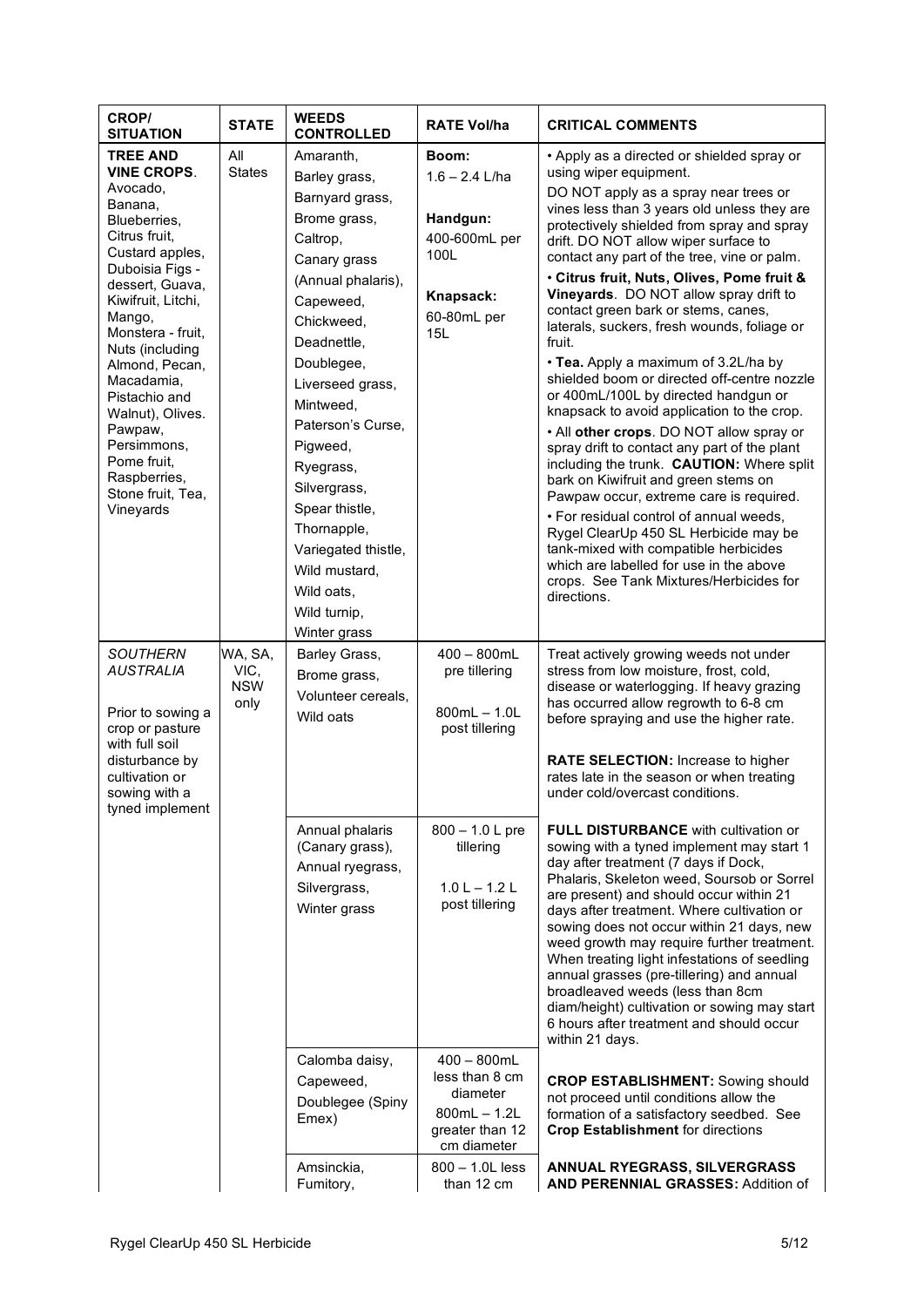| <b>CROP/</b><br><b>SITUATION</b>                                                                                                                                 | <b>STATE</b>                       | <b>WEEDS</b><br><b>CONTROLLED</b>                                                                                                                           | <b>RATE Vol/ha</b>                                          | <b>CRITICAL COMMENTS</b>                                                                                                                                                                                                                                                                                                                                                                                                                                                                                                         |
|------------------------------------------------------------------------------------------------------------------------------------------------------------------|------------------------------------|-------------------------------------------------------------------------------------------------------------------------------------------------------------|-------------------------------------------------------------|----------------------------------------------------------------------------------------------------------------------------------------------------------------------------------------------------------------------------------------------------------------------------------------------------------------------------------------------------------------------------------------------------------------------------------------------------------------------------------------------------------------------------------|
|                                                                                                                                                                  |                                    | Paterson's Curse,<br>Saffron Thistle,<br>Scotch Thistle,<br>Spear thistle,<br>Variegated thistle,<br>Volunteer lupins,<br>Wild turnip                       | diameter<br>$1.0L - 1.2L$<br>greater than 12<br>cm diameter | a non-ionic wetting agent, 200mL/100L of<br>spray solution may improve control. When<br>treating dense infestations of Silvergrass,<br>use of low volume nozzles (eg. SS 11001,<br>Hardi No 10) and a spray volume of 70<br>L/Ha or more is recommended to improve<br>plant spray coverage.                                                                                                                                                                                                                                      |
|                                                                                                                                                                  |                                    | Dock (Seedling)                                                                                                                                             | $800mL - 1.2L$                                              | <b>TANK MIXTURES:</b> For improved control of<br>clover add dicamba. Read and follow all<br>label directions, restraints, plant back<br>periods, withholding periods, regional use<br>restrictions and safety directions for the<br>tank mix products. See Tank Mixtures for<br>directions.                                                                                                                                                                                                                                      |
|                                                                                                                                                                  |                                    | Perennial<br>phalaris, Skeleton<br>weed fully<br>emerged rosettes<br>(NSW only),<br>Sorrel, Soursob,<br>Sub clover                                          | 1.2L                                                        | <b>PERENNIAL WEEDS: For Perennial</b><br>phalaris, Soursob, Skeleton weed and<br>Sorrel, this product will provide knockdown,<br>seasonal suppression and reduction in<br>treated plant numbers.                                                                                                                                                                                                                                                                                                                                 |
|                                                                                                                                                                  | Tas only                           | All the above<br>weeds                                                                                                                                      | $1.2 - 2.4$ L                                               | <b>TASMANIA:</b> Use 1.2L/ha on annual<br>weeds. Increase to 2.4L/ha where<br>perennial weeds are being treated. To<br>control White clover and improve control of<br>Sorrel and Dock, add 1L/ha of dicamba<br>(200g/L). Observe dicamba label directions<br>and plant back periods.                                                                                                                                                                                                                                             |
| <b>SOUTHERN</b><br><b>AUSTRALIA</b><br>Prior to<br>establishing a<br>crop or pasture<br>with an<br>implement that<br>gives minimal or<br>no soil<br>disturbance. | <b>NSW</b><br>SA, VIC,<br>WA, only | Barley grass,<br>Volunteer cereals,<br>Wild oats                                                                                                            | $800mL - 1.2L$                                              | Treat actively growing weeds not under<br>stress from low moisture, frost, cold,<br>disease or waterlogging. If heavy grazing<br>of mature plants has occurred allow<br>regrowth to 6-8 cm before spraying and<br>use the higher rate.<br><b>RATE SELECTION:</b> Use the lower rate on<br>young weeds, increase to the higher rate<br>where grasses reach full tillering or where<br>broadleaf weeds reach stem<br>elongation/budding. Increase to higher<br>rates in spring or when treating under<br>cold/overcast conditions. |
|                                                                                                                                                                  |                                    | Brome grass,<br>Canary grass,<br>Capeweed,<br>Variegated thistle,<br>Winter grass                                                                           | $1.0 - 1.6$ L                                               | <b>AERIAL APPLICATION: Use the higher</b><br>rates. See also Aerial Application.<br>ANNUAL RYEGRASS, SILVERGRASS<br>AND PERENNIAL GRASSES: Add a non-<br>ionic wetting agent, 200mL/100L of spray<br>solution. When treating dense infestations<br>of Silvergrass, use of low volume nozzles<br>(eg. SS 11001, Hardi No 10) and a spray<br>volume of 70 L/Ha or more is<br>recommended to improve plant spray<br>coverage.                                                                                                       |
|                                                                                                                                                                  |                                    | Annual ryegrass,<br>Paterson's curse,<br>Saffron thistle,<br>Scotch thistle,<br>Silvergrass,<br>Spear thistle, Wild<br>mustard, Wild<br>radish, Wild turnip | $1.2 - 1.6$ L                                               | <b>TANK MIXTURES:</b> For improved control of<br>Dock, Sorrel and Sub clover add dicamba.<br>Read and follow all label directions,<br>restraints, plant back periods, withholding<br>periods, regional use restrictions and<br>safety directions for the tank mix products.                                                                                                                                                                                                                                                      |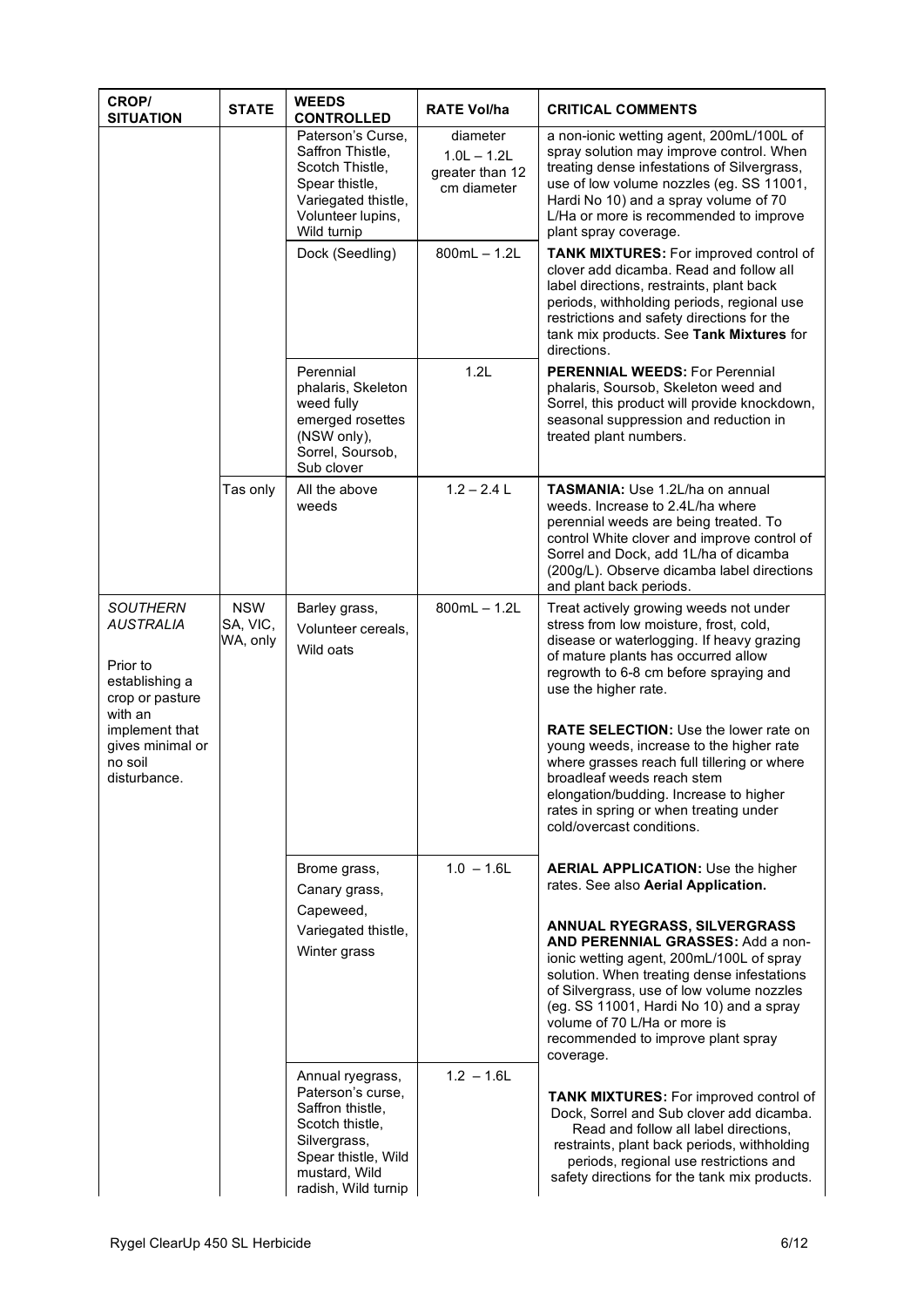| CROP/<br><b>SITUATION</b>                                      | <b>STATE</b>                | <b>WEEDS</b><br><b>CONTROLLED</b>                                                                                                                                              | <b>RATE Vol/ha</b> | <b>CRITICAL COMMENTS</b>                                                                                                                                                                                                                                                                                                                                                                                                                                                                         |
|----------------------------------------------------------------|-----------------------------|--------------------------------------------------------------------------------------------------------------------------------------------------------------------------------|--------------------|--------------------------------------------------------------------------------------------------------------------------------------------------------------------------------------------------------------------------------------------------------------------------------------------------------------------------------------------------------------------------------------------------------------------------------------------------------------------------------------------------|
|                                                                |                             |                                                                                                                                                                                |                    | See Tank Mixtures for directions. Addition<br>of Ammonium Sulphate, 2kg/100L, may<br>improve control when treating under<br>adverse environmental conditions.                                                                                                                                                                                                                                                                                                                                    |
|                                                                |                             | Erodium,<br>Perennial<br>phalaris, Plantain,<br>Sorrel, Sub<br>clover, Yorkshire<br>fog                                                                                        | $1.5 - 2.0$ L      | <b>PASTURE OR CROP ESTABLISHMENT:</b><br>Do NOT sow into excessive trash. Trash<br>may be removed by grazing after<br>treatment. Grazing may commence one<br>day after treatment of annual weeds (small)<br>and 7 days for perennial weeds. Delay<br>grazing for 3 days where annual weeds are<br>large. Sowing may proceed when<br>excessive trash is removed, but not sooner<br>than one day after treatment of annual<br>weeds and 7 days for perennial weeds.<br>See also Crop Establishment |
|                                                                |                             | Dock, Flatweed                                                                                                                                                                 | 2.0 <sub>L</sub>   | <b>AERIAL (OR SURFACE) SEEDING: Delay</b><br>seeding until trash is completely removed<br>by grazing and/or plant decay. When<br>establishing pasture, ensure application of<br>fertilizer and insecticides and follow-up<br>management is undertaken as required                                                                                                                                                                                                                                |
|                                                                | Tas only                    | All the above<br>weeds                                                                                                                                                         | $1.2 - 2.4L$       | <b>TASMANIA: Use 1.2L/ha on annual</b><br>weeds. Increase to 2.4L/ha where<br>perennial weeds are being treated. To<br>control White clover and improve control of<br>Sorrel and Dock, add 1L/ha of dicamba<br>(200g/L). Observe dicamba label directions<br>and plant back periods.                                                                                                                                                                                                             |
| <b>SOUTHERN</b><br><b>AUSTRALIA</b><br>To commence a<br>fallow | NSW,<br>VIC, SA,<br>WA only | Barley grass,<br>volunteer cereals,<br>Wild oats                                                                                                                               | $800mL - 1.2L$     | Treat actively growing weeds not under<br>stress from low moisture, frost, cold,<br>disease or waterlogging. If heavy grazing<br>has occurred allow regrowth to 6-8 cm<br>before spraying and use the higher rate.                                                                                                                                                                                                                                                                               |
|                                                                |                             |                                                                                                                                                                                |                    | <b>RATE SELECTION: Use the lower rate on</b><br>young weeds, or where cultivation is to<br>follow within 21 days, increasing to the<br>higher rate where grasses reach full<br>tillering or where broadleaf weeds reach<br>stem elongation/budding.                                                                                                                                                                                                                                              |
|                                                                |                             | Annual ryegrass,<br>Brome grass,<br>Capeweed,<br>Paterson's curse<br>(rosette), Saffron<br>thistle, Scotch<br>thistle,<br>Silvergrass,<br>Spear thistle, Wild<br>mustard, Wild | $1.2 - 1.6L$       | ANNUAL RYEGRASS, SILVERGRASS<br>AND PERENNIAL GRASSES: Add a non-<br>ionic wetting agent, 200mL/100L of spray<br>solution. When treating dense infestations<br>of Silvergrass, use of low volume nozzles<br>(eg. SS 11001, Hardi No 10) and a spray<br>volume of 70 L/Ha or more is<br>recommended to improve plant spray<br>coverage.                                                                                                                                                           |
|                                                                |                             | radish, Wild turnip                                                                                                                                                            |                    | <b>HOARY CRESS:</b> Treat from late rosette to<br>early flowering                                                                                                                                                                                                                                                                                                                                                                                                                                |
|                                                                |                             | Hoary cress,<br>Soursob                                                                                                                                                        | 1.2L               | <b>SOUSOB:</b> Treat at tuber exhaustion<br><b>COUCH:</b> Use the higher rate on dense<br>infestations. Apply sequential treatments<br>during summer and autumn, with autumn                                                                                                                                                                                                                                                                                                                     |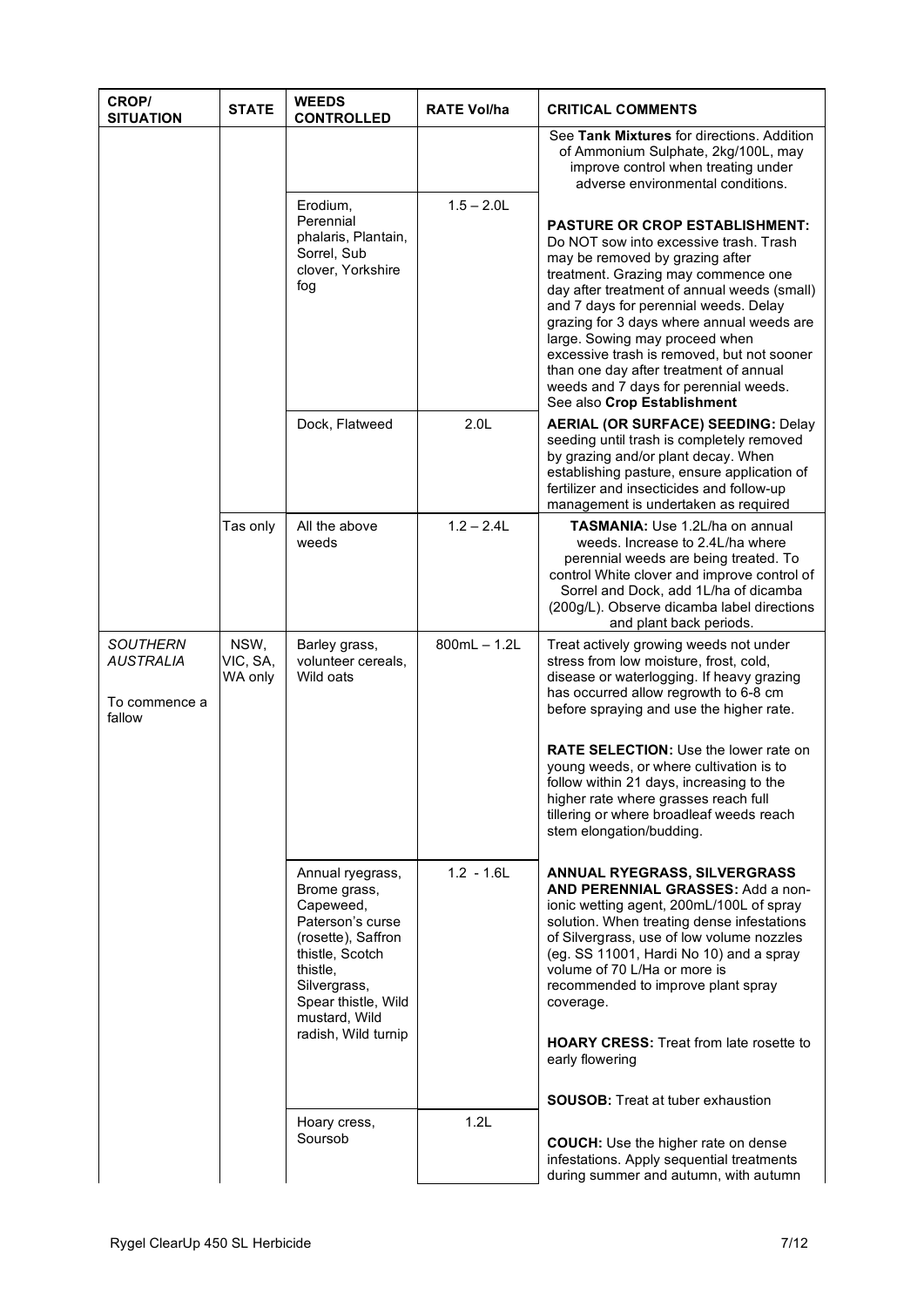| CROP/<br><b>SITUATION</b>                                                                                            | <b>STATE</b>                                  | <b>WEEDS</b><br><b>CONTROLLED</b>                         | <b>RATE Vol/ha</b> | <b>CRITICAL COMMENTS</b>                                                                                                                                                                                                                                                                                                                                                                                                      |
|----------------------------------------------------------------------------------------------------------------------|-----------------------------------------------|-----------------------------------------------------------|--------------------|-------------------------------------------------------------------------------------------------------------------------------------------------------------------------------------------------------------------------------------------------------------------------------------------------------------------------------------------------------------------------------------------------------------------------------|
|                                                                                                                      |                                               |                                                           |                    | being most effective. Repeat applications<br>will be required for full control. For<br>improved control use in conjunction with<br>cultivation.                                                                                                                                                                                                                                                                               |
|                                                                                                                      |                                               | Couch                                                     | $1.2 - 2.4L$       | <b>TANK MIXTURES: Read and follow all</b><br>label directions, restraints, plant back<br>periods, withholding periods, regional use<br>restrictions and safety directions for the<br>tank mix products. See Tank Mixtures for<br>directions.                                                                                                                                                                                  |
|                                                                                                                      | TAS only                                      | All the above<br>weeds                                    | $1.2 - 2.4L$       | <b>TASMANIA: Use 1.2L/ha on annual</b><br>weeds. Increase to 2.4L/ha where<br>perennial weeds are being treated. To<br>control White clover and improve control of<br>Sorrel and Dock, add 1L/ha of dicamba<br>(200g/L). Observe dicamba label directions<br>and plant back periods                                                                                                                                           |
| <b>PASTURE</b><br><b>TOPPING</b><br>For annual<br>grass,<br>Capeweed and<br>Calomba daisy<br>seed-set<br>reduction   | WA, SA,<br>VIC,<br>TAS,<br><b>NSW</b><br>only | Barley grass,<br>Brome grass,<br>Capeweed,<br>Silvergrass | 240mL - 360mL      | Remove stock prior to treatment to allow<br>even regrowth. Apply to Capeweed and<br>Annual ryegrass at FLOWERING. For<br>other grasses apply from HEAD to MILKY<br>DOUGH stage. Use the higher rate for<br>dense infestations or where Annual<br>ryegrass is present. Apply before signs of<br>plants "haying off'. Reduction in pasture<br>legume population may occur as a result.<br>DO NOT apply to clover or medic crops |
|                                                                                                                      |                                               | Annual ryegrass,<br>Calomba daisy                         | 360mL              | intended for seed or hay.                                                                                                                                                                                                                                                                                                                                                                                                     |
| <b>SEED-HEAD</b><br><b>SUPPRESSION</b><br><b>OF PERENNIAL</b><br><b>GRASSES</b>                                      | VIC,<br>TAS,<br>NSW,<br>WA, SA,<br>only       | Bent grass                                                | $300 - 500$ mL     | <b>TIMING:</b> Treat from late October to late<br>November. Apply before seedheads have<br>emerged. Use the higher rate where<br>growth is excessive and renovation is<br>intended the following autumn.<br>FOLLOW-UP MANAGEMENT: Graze hard<br>after spraying                                                                                                                                                                |
| <b>BENT GRASS</b><br><b>INFESTED</b><br><b>PASTURE</b><br>For                                                        | VIC,<br>TAS only                              | Most annual<br>weeds and Bent<br>grass                    | 2.0L               | TIMING: Apply to actively growing plants in<br>late spring when they have some seed-<br>head development, but before summer<br>moisture stress. Remove stock to ensure<br>there is full leaf growth.                                                                                                                                                                                                                          |
| control/suppress<br>ion prior to<br>establishing<br>crops or<br>improved<br>pasture species                          |                                               |                                                           |                    | <b>FOLLOW-UP MANAGEMENT: Full</b><br>disturbance withy a tyned implement<br>should follow 10-21 days after spraying.<br>Then follow with a summer crop, and/or<br>reseeded pasture or crop the following<br>autumn.                                                                                                                                                                                                           |
| <b>PASTURE</b><br><b>MANIPULATIO</b><br>Ν                                                                            | NSW,<br>VIC, WA<br>only                       | Carpet grass,<br>Kikuyu, Paspalum                         | $1.1 - 4.8$ L      | RATE SELECTION: For suppression apply<br>the low rate. Where complete control is<br>required apply up to the high rate                                                                                                                                                                                                                                                                                                        |
| For suppression<br>or control of<br>pasture species<br>prior to drilling,<br>improved<br>pasture, forage<br>species, | QLD<br>only                                   | Carpet grass,<br>Paspalum                                 | $1.1 - 4.8$ L      | <b>BAND SPRAYING: Band spraying may be</b><br>done immediately after the sowing<br>operation. Mount the nozzles behind the<br>coulter/tyne/press wheel assembly of the<br>band seeder. Adjust to spray 0.5 to 1.0m<br>strips. Ensure minimal disturbance of the<br>pasture. Excessive dust created in the                                                                                                                     |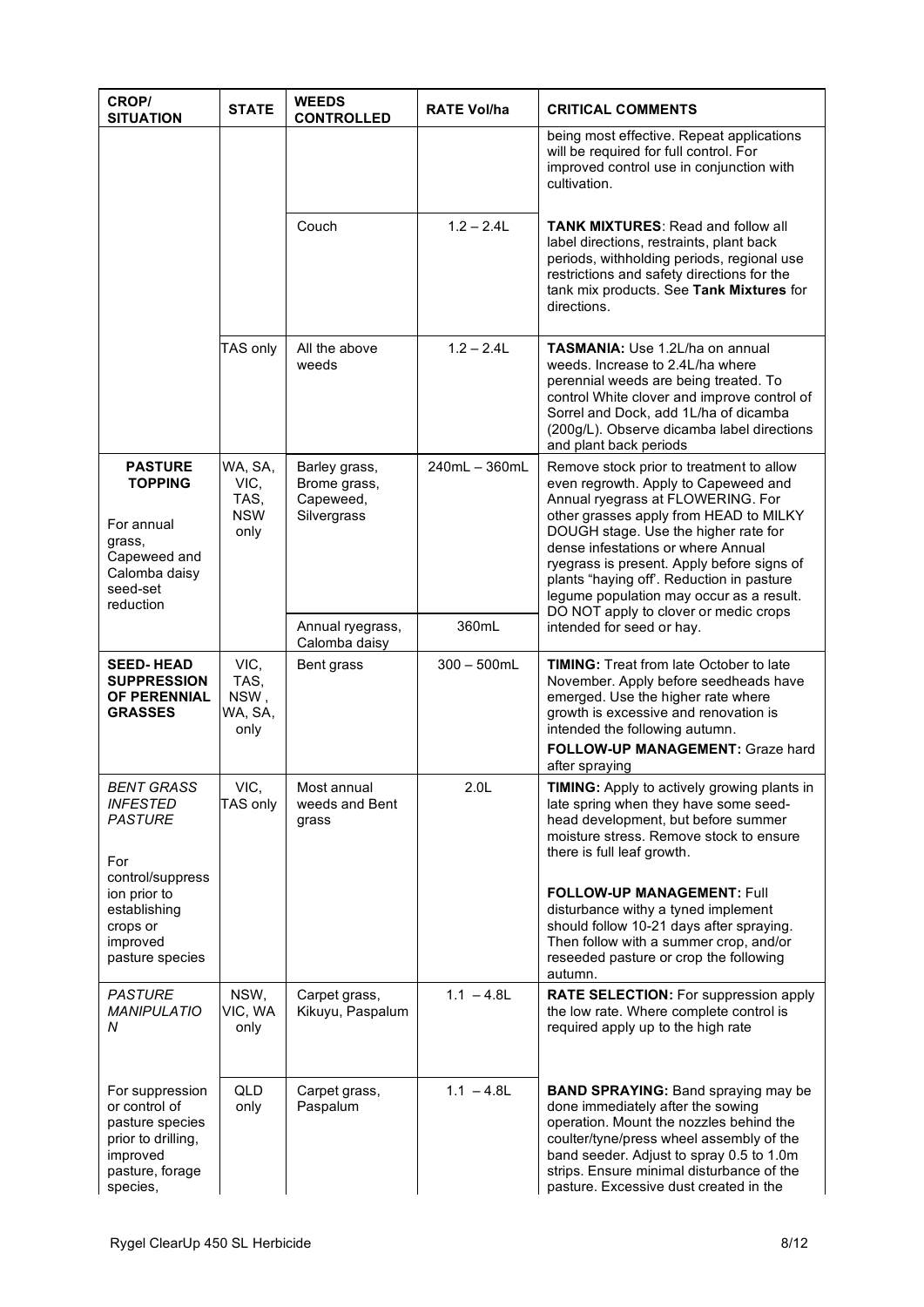| CROP/<br><b>SITUATION</b>                                                                                                     | <b>STATE</b>                        | <b>WEEDS</b><br><b>CONTROLLED</b>                                                                                                                                               | <b>RATE Vol/ha</b>                                                                                 | <b>CRITICAL COMMENTS</b>                                                                                                                                                                                                                                                                                                                                                                                                                                                                                                                                                                          |
|-------------------------------------------------------------------------------------------------------------------------------|-------------------------------------|---------------------------------------------------------------------------------------------------------------------------------------------------------------------------------|----------------------------------------------------------------------------------------------------|---------------------------------------------------------------------------------------------------------------------------------------------------------------------------------------------------------------------------------------------------------------------------------------------------------------------------------------------------------------------------------------------------------------------------------------------------------------------------------------------------------------------------------------------------------------------------------------------------|
| soybeans or<br>Leucaena                                                                                                       |                                     |                                                                                                                                                                                 |                                                                                                    | seeding operation may reduce herbicide<br>activity. Pasture seed must be drilled at the                                                                                                                                                                                                                                                                                                                                                                                                                                                                                                           |
|                                                                                                                               |                                     | Kikuyu                                                                                                                                                                          | $500mL - 4.8L$                                                                                     | appropriate depth and covered by soil.                                                                                                                                                                                                                                                                                                                                                                                                                                                                                                                                                            |
| <b>BAND</b><br><b>SPRAYING</b><br>May also be<br>applied as a<br>band or strip<br>spray                                       |                                     | <b>Barbed wire</b><br>grass, Black<br>speargrass, Love<br>grasses, Red<br>Natal grass, Wire<br>grasses                                                                          | 2.4L                                                                                               | LEUCAENA (QLD ONLY): Apply 2L/ha<br>through a single taper fan nozzle LF1-80<br>mounted at the rear of the single row<br>planter providing a 1m swath. Planting<br>rows to be 4m apart.                                                                                                                                                                                                                                                                                                                                                                                                           |
| <b>POA TUSSOCK</b><br><b>INFESTED</b><br><b>PASTURE</b><br>For reduction of<br>ground cover<br>allowing pasture<br>renovation | NSW,<br>Tas,<br>VIC,<br>QLD<br>only | Most annual<br>weeds and<br>suppression of<br>Poa tussock                                                                                                                       | $2.4 - 3.2L$                                                                                       | TIMING: Graze heavily, then remove stock<br>at least 14 days before spraying to allow<br>fresh regrowth. Apply to actively growing<br>plants after the autumn break but before<br>heavy frosts (March - May)<br><b>APPLICATION:</b> Increasing to the higher<br>rate may give more effective reductions. If<br>aerial spraying see Aerial Equipment.<br><b>FOLLOW-UP MANAGEMENT: Sowing</b><br>may start from 14 days after spraying. It is<br>essential that correct follow-up pasture<br>establishment and management occurs<br>after treatment. Spot treatment will limit re-<br>infestations. |
| <b>NORTHERN</b><br><b>AUSTRALIA</b><br>In fallows or<br>prior to sowing a<br>crop                                             | QLD,<br><b>NSW</b><br>only          | Annual phalaris<br>(Canary grass),<br>Barley grass,<br>volunteer cereals,<br>Wild oats                                                                                          | $400 - 800$ mL                                                                                     | Treat actively growing weeds not under<br>stress from low moisture, frost, cold,<br>disease or waterlogging. If heavy grazing<br>has occurred allow regrowth to 6-8 cm.<br>NOTE that under summer (hot) conditions,<br>dense infestations of Barnyard grass and<br>Liverseed grass may require follow-up<br>treatment for complete control. In winter<br>(cold) conditions, symptoms on Deadnettle<br>may be slow to develop.                                                                                                                                                                     |
|                                                                                                                               |                                     | Barnyard grass,<br>Button grass,<br>Columbus grass<br>(seedling),<br>Liverseed grass,<br>Native Millet,<br>Stinkgrass<br>(Lovegrass),<br>Volunteer<br>Sorghum                   | 800mL-1.6L                                                                                         | <b>RATE SELECTION: Use the lower rate on</b><br>young weeds, increase to the higher rate<br>where grasses reach full tillering or where<br>broadleaf weeds reach stem<br>elongation/budding. At more advanced<br>stages of growth certain broadleaf weeds<br>require a higher rate range or the addition<br>of 2,4-D Ester.                                                                                                                                                                                                                                                                       |
|                                                                                                                               |                                     | Australian<br>bluebell (QLD<br>only), Cudweed,<br>Fumitory,<br>Mexican poppy,<br>New Zealand<br>spinach, Saffron<br>thistle, Spear<br>thistle, Spurge,<br>Stinking<br>goosefoot | 800 m - 1.2 L                                                                                      | <b>CROP ESTABLISHMENT: Sowing should</b><br>not proceed until conditions allow for a<br>formation of a satisfactory seedbed. See<br>Crop Establishment for directions.<br><b>TANK MIXTURES: Read and follow all</b><br>label directions, restraints, plant back<br>periods, withholding periods, regional use<br>restrictions and safety directions for the<br>tank mix products. DO NOT tank mix with                                                                                                                                                                                            |
|                                                                                                                               |                                     | Black (giant)<br>pigweed,<br>Boggabri weed,<br>Caltrop<br>(Yellowvine),<br>Indian hedge                                                                                         | 400 - 800mL up<br>to 5 true leaves<br>or 3cm diameter/<br>height<br>$800mL - 1.2L$<br>greater than | atrazine when spraying Barnyard grass or<br>Liverseed grass.<br><b>AERIAL APPLICATION: For instructions</b><br>on Aerial application under hot conditions,<br>see Aerial Application. DO NOT apply by                                                                                                                                                                                                                                                                                                                                                                                             |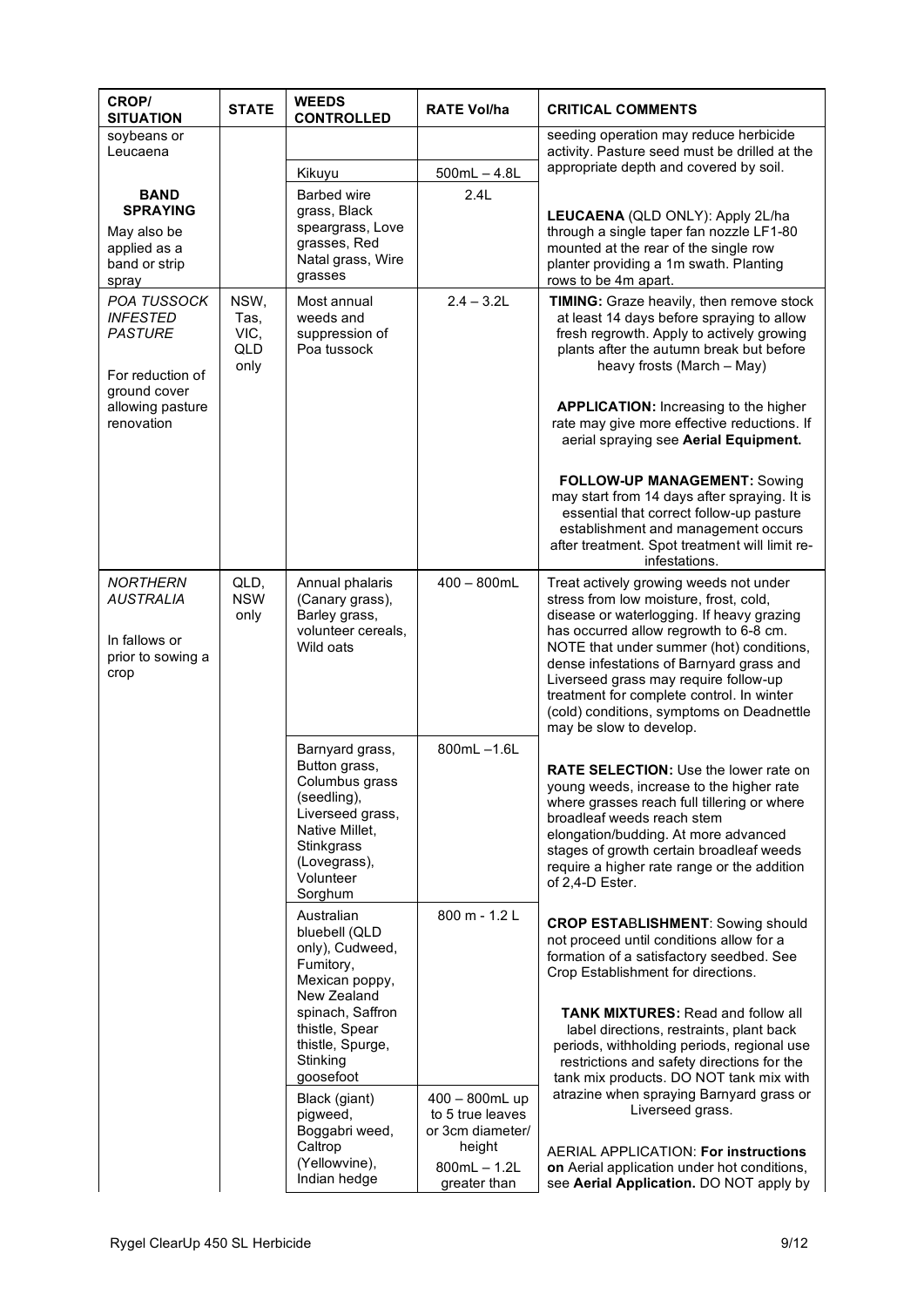| <b>CROP/</b><br><b>SITUATION</b>                | <b>STATE</b>               | <b>WEEDS</b><br><b>CONTROLLED</b>                                                                                                                                                                | <b>RATE Vol/ha</b>                                                                                                                                                                              | <b>CRITICAL COMMENTS</b>                                                                                                                                                                                                                                                                                                                                |
|-------------------------------------------------|----------------------------|--------------------------------------------------------------------------------------------------------------------------------------------------------------------------------------------------|-------------------------------------------------------------------------------------------------------------------------------------------------------------------------------------------------|---------------------------------------------------------------------------------------------------------------------------------------------------------------------------------------------------------------------------------------------------------------------------------------------------------------------------------------------------------|
|                                                 |                            | mustard,<br>Mintweed,<br>Summer grass                                                                                                                                                            | 3cm<br>diameter/height                                                                                                                                                                          | aircraft when temperature is above 30°C                                                                                                                                                                                                                                                                                                                 |
|                                                 |                            | Annual ground<br>cherry<br>(Gooseberry),<br>Bladder Ketmia,<br>Camel melon,<br>False caster oil<br>plant/Thornapple,<br>Noogoora burr,<br>Turnip weed, Wild<br>lettuce, Wild<br>turnip, Wireweed | 800 - 1.2L prior<br>to stem<br>elongation/<br>budding. After<br>that use<br>$400mL - 1.2L$<br>plus 500 to<br>700 mL 2,4-D<br>Ester (800g/L)<br>$1.2 - 1.6$ L<br>OR.<br>of this product<br>alone |                                                                                                                                                                                                                                                                                                                                                         |
|                                                 |                            | Pigweed                                                                                                                                                                                          | 800mL - 1.6L<br>up to 20cm<br>diameter                                                                                                                                                          | Use a higher rate on larger weeds. Control<br>of Pigweed over a wide range of growth<br>stages can be obtained with the addition of<br>metsulfuron methyl. Observe re-cropping<br>intervals.                                                                                                                                                            |
|                                                 |                            | Sowthistle/<br>Milkthistle                                                                                                                                                                       | $600 - 800mL$<br>rosette up to<br>3cm diameter<br>$800mL - 1.6L$<br>greater than<br>3cm diameter                                                                                                | Previously grazed plants may be difficult to<br>control without allowing full recovery                                                                                                                                                                                                                                                                  |
|                                                 |                            | Couch                                                                                                                                                                                            | $1.2 - 2.4L$                                                                                                                                                                                    | Use the higher rate for dense infestations.<br>Apply sequential treatments during<br>summer and autumn, with autumn being<br>most effective. Repeat applications may be<br>required for full control. For improved<br>control use in conjunction with cultivation                                                                                       |
|                                                 |                            | Johnson grass                                                                                                                                                                                    | $1.5 - 2.4L$                                                                                                                                                                                    | Use the higher rates on plants approaching<br>seedhead stage. Apply to plants with a<br>minimum of 30 cm new growth. Sequential<br>treatments will be required for long term<br>control.                                                                                                                                                                |
|                                                 |                            | Nutgrass                                                                                                                                                                                         | $2.4 + 2.4L$                                                                                                                                                                                    | Make first application to actively growing<br>plants when at least 20% have reached the<br>head stage (normally about February).<br>After allowing maximum re-emergence to<br>occur (normally in 6-8 weeks), it is<br>essential to make a second application.<br>NOTE: Follow-up treatments should be<br>made as part of a Nutgrass control<br>program. |
| <b>SORGHUM</b><br><b>CONTROL</b><br>Pre-harvest | QLD,<br><b>NSW</b><br>only | Sorghum, Grain<br>Sorghum<br>DO NOT apply to<br>varieties intended<br>for seed<br>production or<br>varieties prone to                                                                            | 1.2 or 1.6L                                                                                                                                                                                     | DO NOT apply if crop is under stress from<br>low moisture, frost, cold or waterlogging.<br><b>RATE SELECTION: Use the lower rate for</b><br>control of crop and late tillers and<br>suppression of ratoon regrowth. Use the<br>higher rate for improved suppression of<br>ratoon regrowth.<br>TIMING: Apply when grain moisture is less                 |
|                                                 |                            | lodging                                                                                                                                                                                          |                                                                                                                                                                                                 | than 25%. Application can be made when<br>moderate browning has occurred.<br><b>CAUTION:</b> Treatment may increase<br>potential for CROP LODGING, particularly<br>if prior moisture stress has occurred.<br>Harvest as soon as sufficient dry down has<br>occurred to avoid possible lodging<br><b>CAUTION:</b> Sorghum may be naturally toxic         |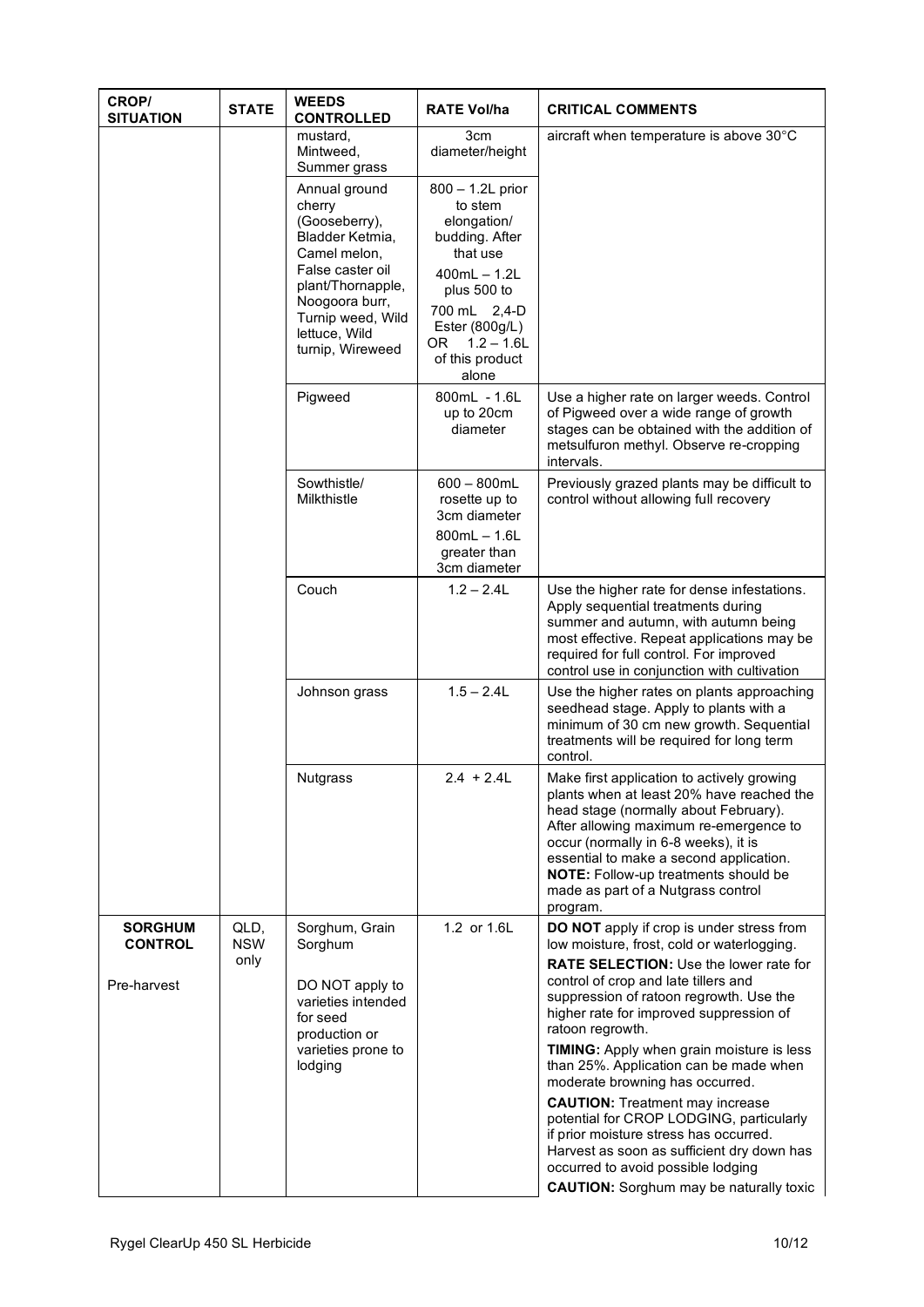| CROP/<br><b>SITUATION</b>                                                                 | <b>STATE</b>               | <b>WEEDS</b><br><b>CONTROLLED</b>                                                                                      | <b>RATE Vol/ha</b>                                                                    | <b>CRITICAL COMMENTS</b>                                                                                                                                                                                                                                                                                                                                                                         |
|-------------------------------------------------------------------------------------------|----------------------------|------------------------------------------------------------------------------------------------------------------------|---------------------------------------------------------------------------------------|--------------------------------------------------------------------------------------------------------------------------------------------------------------------------------------------------------------------------------------------------------------------------------------------------------------------------------------------------------------------------------------------------|
|                                                                                           |                            |                                                                                                                        |                                                                                       | to stock.                                                                                                                                                                                                                                                                                                                                                                                        |
| <b>SORGHUM</b><br><b>CONTROL</b><br>Post-harvest                                          | QLD,<br><b>NSW</b><br>only | Sorghum stubble,<br>Grain sorghum                                                                                      | $800mL - 1.2L$<br>for fresh<br>regrowth from<br>slashed stubble.<br>$1.2 - 1.6$ L for | <b>APPLY UNDER GOOD GROWING</b><br><b>CONDITIONS ONLY.</b> DO NOT apply if<br>plants are under stress from low moisture,<br>frost, cold or waterlogging.                                                                                                                                                                                                                                         |
|                                                                                           |                            |                                                                                                                        | standing stubble<br>if sufficiently<br>green and for<br>fresh spring<br>regrowth      | <b>SLASHED STUBBLE AND SPRING</b><br><b>REGROWTH:</b> Apply when fresh regrowth<br>is at least 20 cm high.                                                                                                                                                                                                                                                                                       |
|                                                                                           |                            |                                                                                                                        |                                                                                       | <b>STANDING STUBBLE:</b> Apply only if<br>sufficient green leaf is present. If grazing<br>has occurred allow regrowth to 20 cm high<br>before treatment.                                                                                                                                                                                                                                         |
|                                                                                           |                            |                                                                                                                        |                                                                                       | <b>RATE SELECTION: Use the lower rate for</b><br>knockdown and regrowth suppression<br>where cultivation is to follow. Increase to<br>the higher rate for improved regrowth<br>control.                                                                                                                                                                                                          |
|                                                                                           |                            |                                                                                                                        |                                                                                       | <b>NOTE:</b> Variable results occur where the<br>crop has been subject to stress or the<br>growing conditions are marginal.                                                                                                                                                                                                                                                                      |
|                                                                                           |                            |                                                                                                                        |                                                                                       | <b>CAUTION:</b> Sorghum may be naturally toxic<br>to stock                                                                                                                                                                                                                                                                                                                                       |
| <b>SUGAR CANE</b><br>Ratoon spray<br>out                                                  | QLD,<br><b>NSW</b><br>only | Sugar Cane<br>ratoon regrowth                                                                                          | $3.2 - 7.2L$                                                                          | <b>APPLY UNDER GOOD GROWING</b><br><b>CONDITIONS ONLY</b> to actively growing<br>ratoons 60 - 120 cm tall. DO NOT apply if<br>plants are under stress from low moisture,<br>frost, cold or waterlogging. Use the lower                                                                                                                                                                           |
|                                                                                           |                            |                                                                                                                        |                                                                                       | rate for suppression or where cultivation is<br>to follow. Use the higher rate for control.                                                                                                                                                                                                                                                                                                      |
| <b>RICE</b><br>Direct drilling                                                            | <b>NSW</b><br>only         | Annual phalaris<br>(Canary grass),<br>Annual ryegrass,<br>Barley grass, Burr<br>medic, Sub-<br>clover, Winter<br>grass | $800mL - 1.0L$                                                                        | This product is less effective on drought<br>stressed plants. In drought conditions a<br>pre-watering prior to spraying is<br>recommended. In grazed situations, if<br>heavy grazing has occurred allow regrowth<br>to 6-8 cm before spraying.                                                                                                                                                   |
|                                                                                           |                            |                                                                                                                        |                                                                                       | <b>ANNUAL RYEGRASS: Add non-ionic</b><br>wetting agent at 200mL/100L spray<br>solution and when dominant use the higher<br>rate.                                                                                                                                                                                                                                                                 |
|                                                                                           |                            |                                                                                                                        |                                                                                       | <b>SOWING:</b> Direct drilling may take place 1 -<br>14 days after spraying. This product does<br>not provide residual weed control.<br>Permanent water and approved selective<br>herbicides should be used to provide<br>continual control of weeds.                                                                                                                                            |
| <b>COTTON</b><br>PRE-HARVEST<br>Do not use on<br>crops intended<br>for seed<br>production | QLD,<br><b>NSW</b><br>only | Bathurst burr,<br>Noogoora burr,<br>Winter annual<br>weeds including<br>Sowthistle/<br>Milkthistle                     | $1.0 - 2.0$ L                                                                         | Use the lower rate on light infestations of<br>small weeds, where the crop canopy allows<br>adequate spray coverage of the weeds.<br>Increase to the higher rate when the crop<br>canopy may limit spray coverage, when<br>treating dense infestations, or when<br>treating larger weeds. Apply alone or in<br>tank mixtures with Dropp or Harvade.<br>Apply when at least 60% of bolls are open |